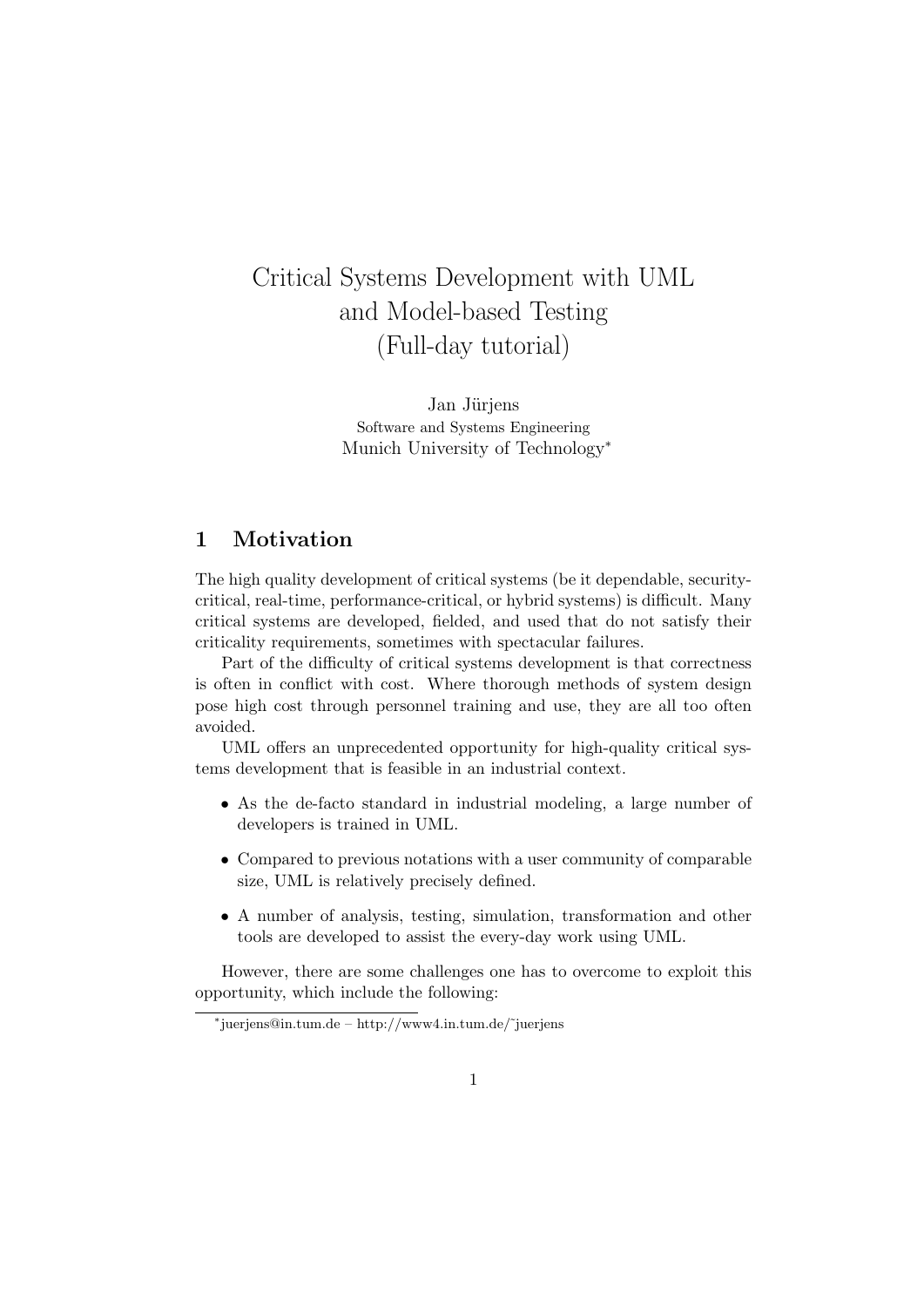- Adaptation of UML to critical system application domains.
- Correct use of UML in the application domains.
- Conflict between flexibility and unambiguity in the meaning of a notation.
- Improving tool-support for critical systems development with UML.

The tutorial aims to give background knowledge on using UML for critical systems development and to contribute to overcoming these challenges.

In particular, we consider model-based testing, where test sequences are generated from an abstract system specification to provide confidence in the correctness of an implementation. For critical systems, finding tests likely to detect possible failures or vulnerabilities is particularly difficult, as they usually involve subtle and complex execution scenarios (and sometimes the consideration of domain-specific concepts such as cryptography and random numbers).

### 2 Outline

The tutorial presents the current academic research and industrial best practice by addressing the following main subtopics:

- UML basics, including extension mechanisms
- Applications of UML to
	- dependable systems
	- security-critical systems
	- embedded systems (development using IEC 61508)
	- real-time systems
- Extensions of UML (UML-RT, UMLsec, ...)
- Using UML as a formal design technique for the development of critical systems.
- Critical systems development methods.
- Case studies.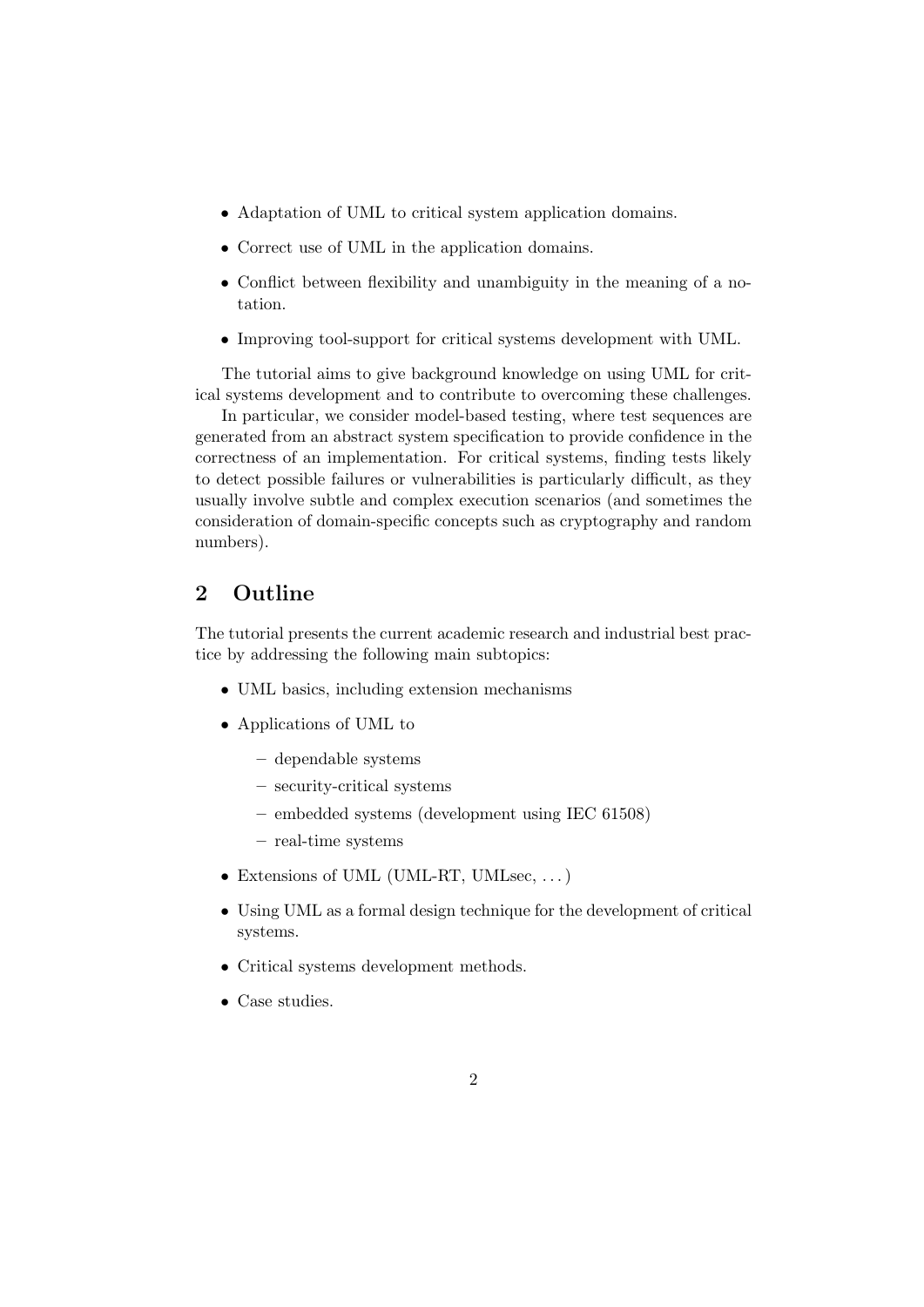• Modeling, synthesis, code generation, testing, validation, and verification of critical systems using UML, in particular: Using the standard model interchange formats (XMI) for tool integration and to connect to validation engines. Existing tools.

#### • Model-based testing

As an example application domain, we focus on security-critical systems. We also show how to generalize the approach to the other application domains mentioned above.

The tutorial includes a demo of a prototypical tool for the formal analysis of UML models for critical requirements, which is based on XMI.

#### 2.1 Secure systems development with UML

We present an extension of the Unified Modeling Language (UML) for secure systems development, called UMLsec, using UML's standard extension mechanisms.

We start by giving an overview of UML (the UML diagrams) and model management (packages, subsystems). We explain the UML extension mechanisms (stereotypes, tags, constraints, profiles).

We proceed to outline UMLsec, after discussing the requirements on an UML extension for secure systems development. We give the UMLsec profile.

We show how to formulate security requirements on a system and security assumptions on underlying layer in UMLsec. We explain how to use this information for risk analysis and how to evaluate the system specification against the security requirements, by making use of a formal behavioral model for a core of UML. Being able to formulate security concepts in the context of a general-purpose modeling language allows encapsulation of established principles of security engineering to avoid common vulnerabilities introduced by developers without in-depth training in security issues. The formal foundation of the approach allows the discovery of even non-obvious weaknesses that security experts may not detect without use of formal tools.

We sketch a design process to be used with the UML extension and discuss applicability of the approach with examples from various application domains (such as Java security and electronic payment schemes).

We discuss tool-support and present applications and examples (Java security, electronic purses).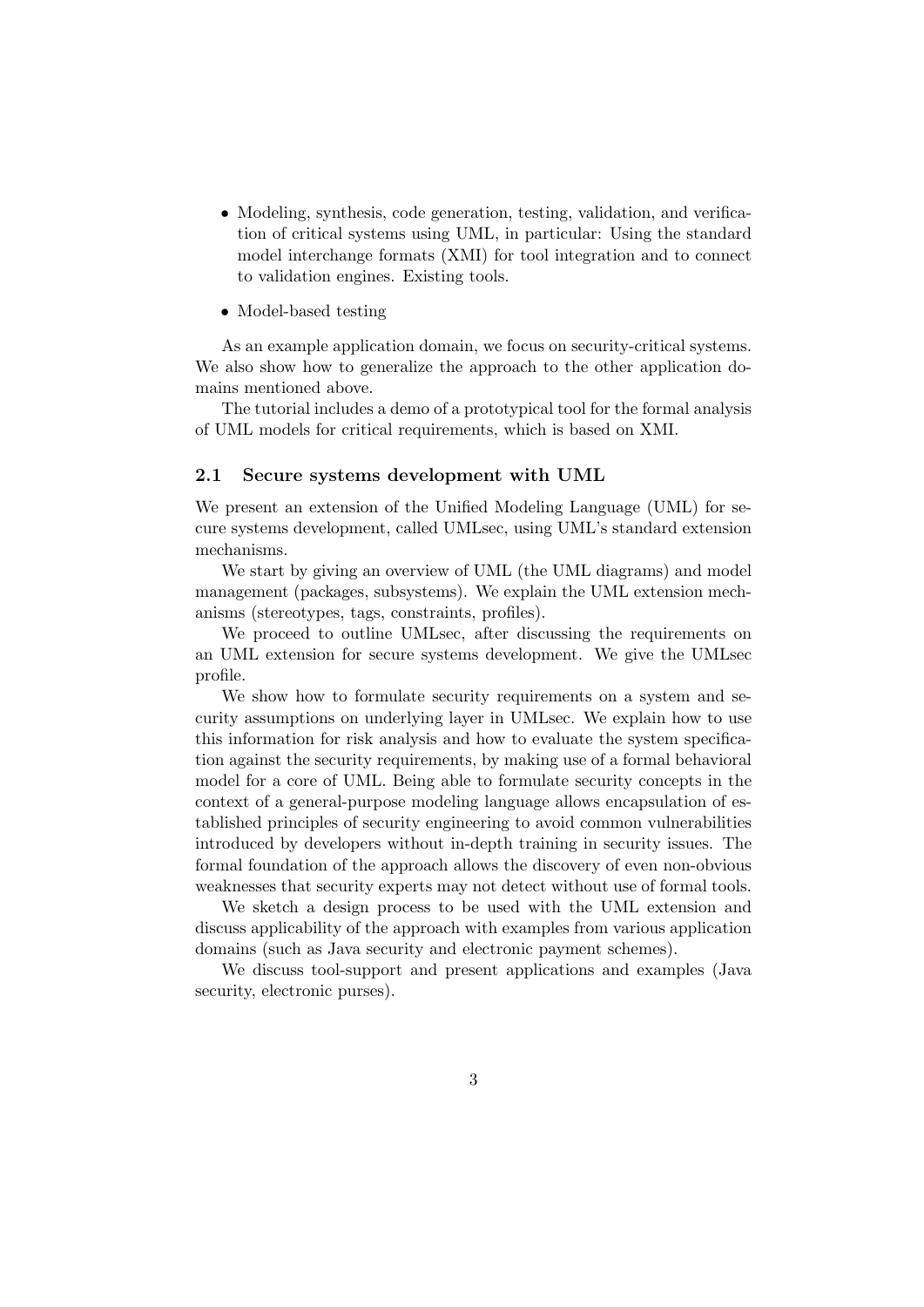# 3 Goals and Objectives

By the end of the tutorial, the participants will have knowledge on how to use the UML and model-based testing for a methodological approach to critical systems development. They will be able to use this approach when developing or analyzing critical systems, by making use of existing solutions and of sound methods of critical systems development.

## 4 Intended audience

The tutorial addresses practitioners and researchers in critical systems development interested in using UML and model-based testing (in particular for dependable, security-critical, or real-time systems).

# 5 Expected background

Basic knowledge of object-oriented software is assumed. No specific knowledge of UML or the various application domains is assumed.

#### 6 Format

Lecture with examples of running programs. Generous time for question and answers will be provided.

Tutorial notes, printouts of slides will be distributed.

### 7 History

The proposed tutorial is a sequel to a highly successful series of tutorials presented at the conferences IFIP SEC 2002, DOCsec 2002, SAFECOMP 2002, AI 2003, ETAPS 2003, CSS 2003, and FME 2003 (see http://www4.in.tum.de/~juerjens/fdcsu History (user Participant, password Iwasthere)).

# 8 Equipment

Beamer (for laptop), overhead projector.